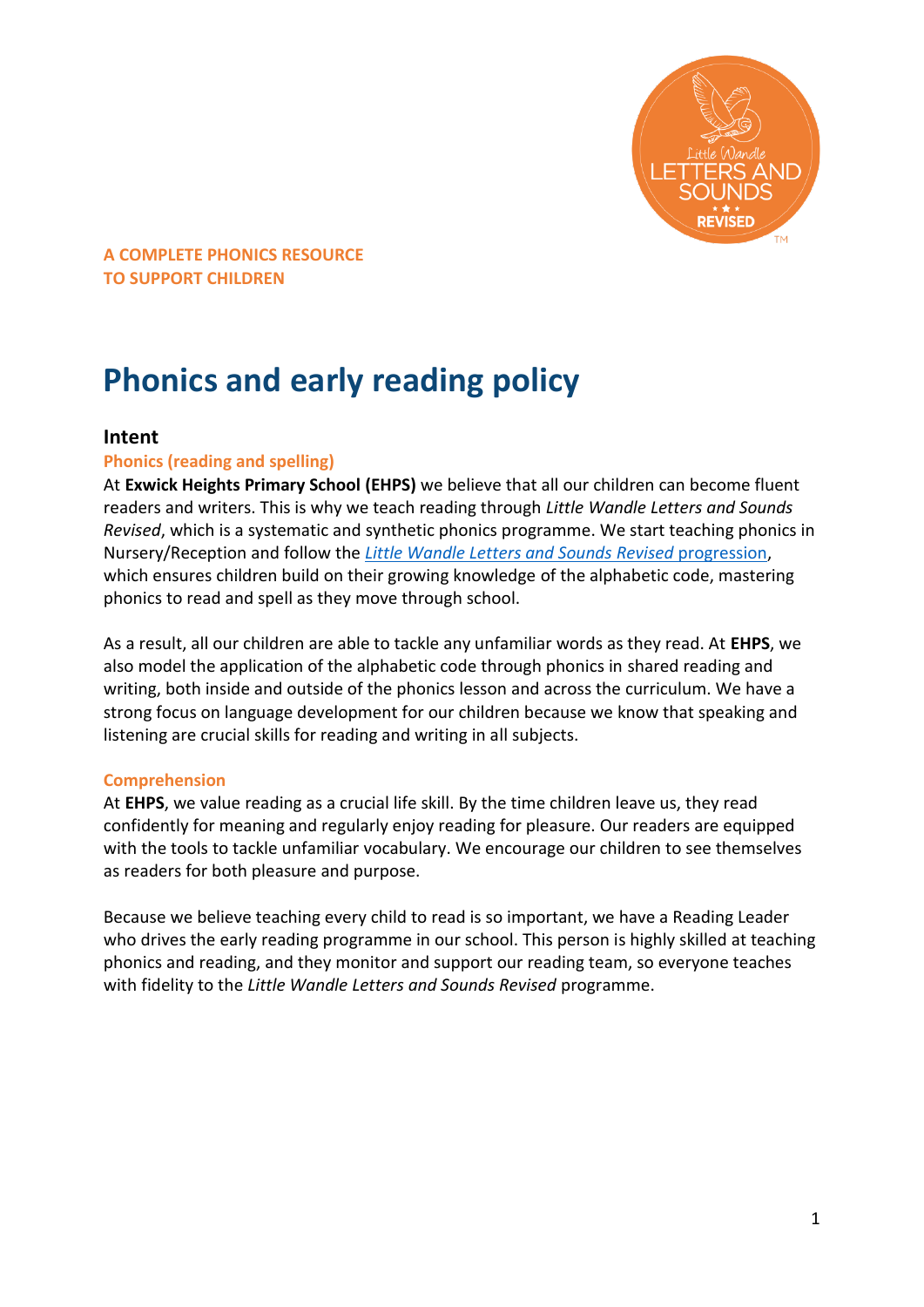

# **Implementation**

#### **Foundations for phonics in Nursery**

- We provide a balance of child-led and adult-led experiences for all children that meet the curriculum expectations for 'Communication and language' and 'Literacy'. These include:
	- o sharing high-quality stories and poems
	- o learning a range of nursery rhymes and action rhymes
	- o activities that develop focused listening and attention, including oral blending
	- o attention to high-quality language.
- We ensure Nursery children are well prepared to begin learning grapheme-phoneme correspondences (GPCs) and blending in Reception.

## **Daily phonics lessons in Reception and Year 1**

- We teach phonics for 30 minutes a day. In Reception, we build from 10-minute lessons, with additional daily oral blending games, to the full-length lesson as quickly as possible. Each Friday, we review the week's teaching to help children become fluent readers.
- Children make a strong start in Reception: teaching begins promptly at the beginning of the Autumn term.
- We follow the *[Little Wandle Letters and Sounds Revised](https://www.littlewandlelettersandsounds.org.uk/wp-content/uploads/2021/06/Programme-Overview_Reception-and-Year-1.pdf)* expectations of progress:
	- $\circ$  Children in Reception are taught to read and spell words using Phase 2 and 3 GPCs, and words with adjacent consonants (Phase 4) with fluency and accuracy.
	- o Children in Year 1 review Phase 3 and 4 and are taught to read and spell words using Phase 5 GPCs with fluency and accuracy.

#### **Daily Keep-up lessons ensure every child learns to read**

- Any child who needs additional practice has daily Keep-up support, taught by a fully trained adult. Keep-up lessons match the structure of class teaching, and use the same procedures, resources and mantras, but in smaller steps with more repetition, so that every child secures their learning.
- We timetable daily phonics lessons for any child in Year 2 or 3 who is not fully fluent at reading or has not passed the Phonics Screening Check. These children urgently need to catch up, so the gap between themselves and their peers does not widen. We use the *Little Wandle Letters and Sounds Revised* assessments to identify the gaps in their phonic knowledge and teach to these using the Keep-up resources – at pace.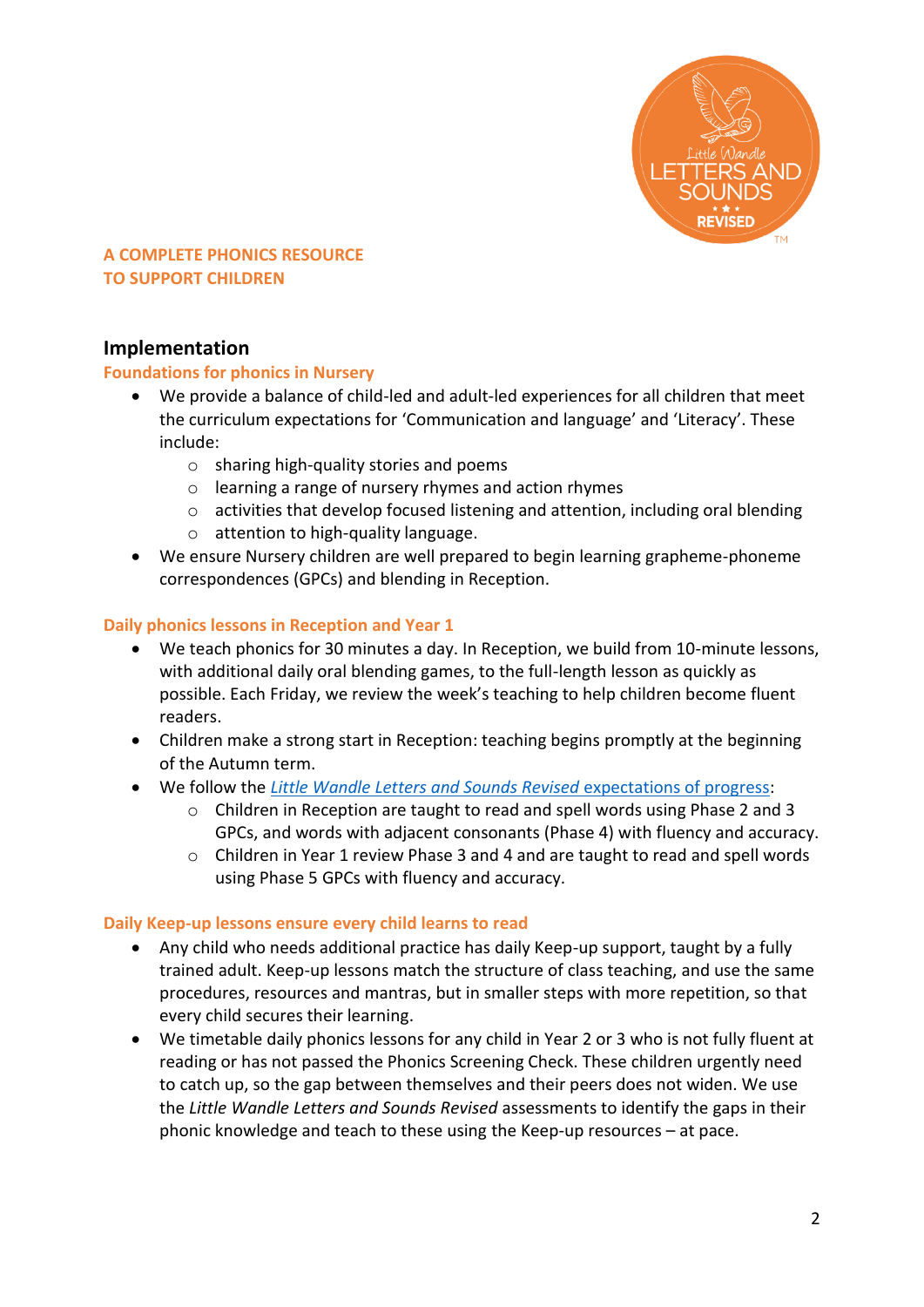

• If any child in Year 3 to 6 has gaps in their phonic knowledge when reading or writing, we plan phonics 'catch-up' lessons to address specific reading/writing gaps. These short, sharp lessons last 10 minutes and take place at least three times a week.

## **Teaching reading: Reading practice sessions three times a week**

- We teach children to read through reading practice sessions three times a week. These:
	- $\circ$  are taught by a fully trained adult to small groups of approximately six children
	- o use books matched to the children's secure phonic knowledge using the *Little Wandle Letters and Sounds Revised* assessments and book matching grids on pages 11–20 of ['Application of phonics to reading'](https://www.littlewandlelettersandsounds.org.uk/wp-content/uploads/2021/03/LS-KEY-GUIDANCE-APPLICATION-OF-PHONICS-FINAL-1.pdf)
	- o are monitored by the class teacher, who rotates and works with each group on a regular basis.
- Each reading practice session has a clear focus, so that the demands of the session do not overload the children's working memory. The reading practice sessions have been designed to focus on three key reading skills:
	- o decoding
	- o prosody: teaching children to read with understanding and expression
	- o comprehension: teaching children to understand the text.
- In Reception these sessions start in Week 4. Children who are not yet decoding have daily additional blending practice in small groups, so that they quickly learn to blend and can begin to read books.
- In Year 2 and 3, we continue to teach reading in this way for any children who still need to practise reading with decodable books.

## **Home reading**

- A decodable reading practice book is taken home to ensure success is shared with the family.
	- o Reading for pleasure books also go home for parents to share and read to children.
	- o We use the *[Little Wandle Letters and Sounds Revised](https://www.littlewandlelettersandsounds.org.uk/resources/for-parents/)* parents' resources to engage our families and share information about phonics, the benefits of sharing books, how children learn to blend and other aspects of our provision.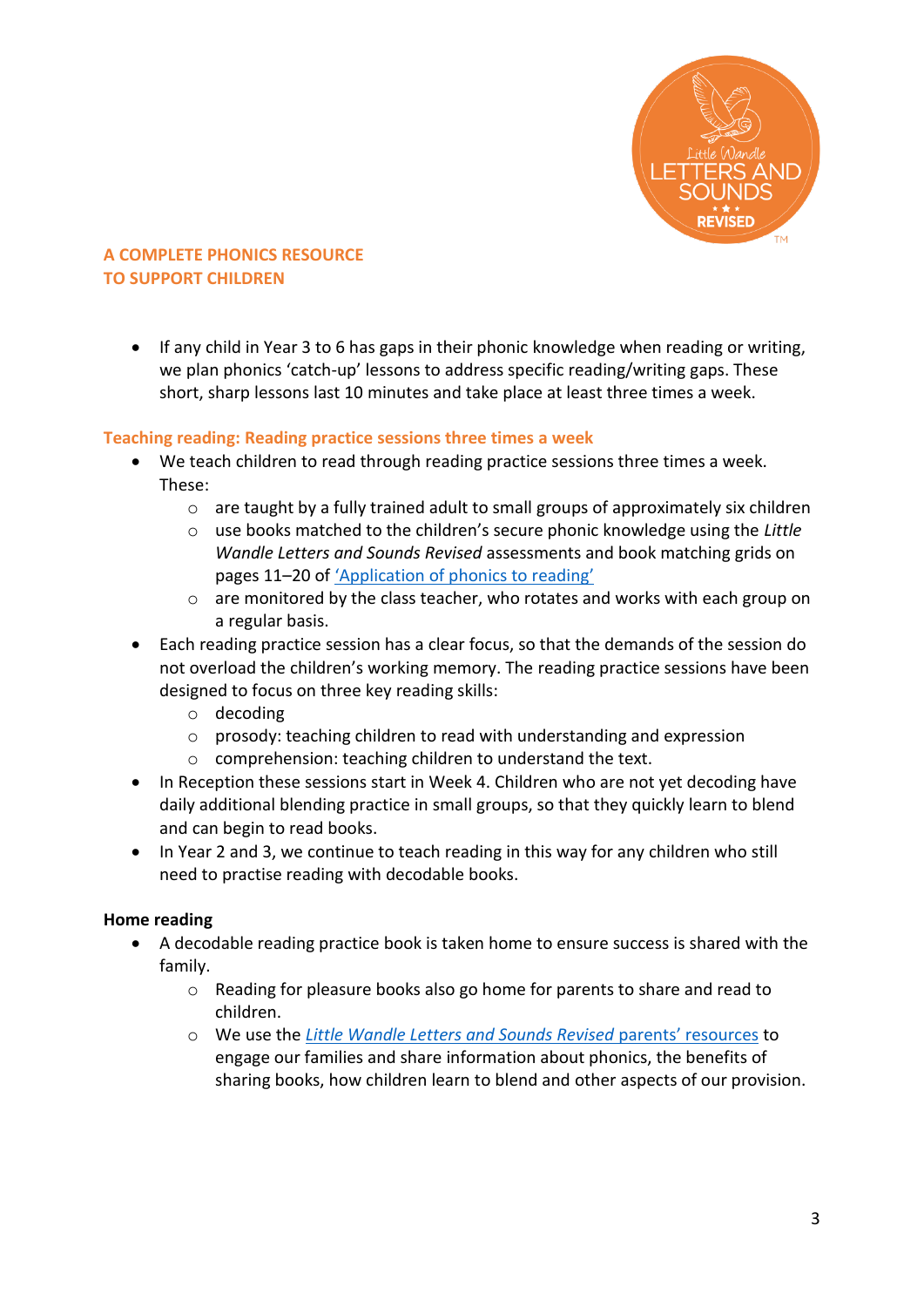

## **Additional reading support for vulnerable children**

 Children in Reception and Year 1 who are receiving additional phonics Keep-up sessions read their reading practice book to an adult daily.

## **Ensuring consistency and pace of progress**

- Every teacher in our school has been trained to teach reading, so we have the same expectations of progress. We all use the same language, routines and resources to teach children to read so that we lower children's cognitive load.
- Weekly content grids map each element of new learning to each day, week and term for the duration of the programme.
- Lesson templates, Prompt cards and How to videos ensure teachers all have a consistent approach and structure for each lesson.
- The Reading Leader and SLT use the Audit and Prompt cards to regularly monitor and observe teaching; they use the summative data to identify children who need additional support and gaps in learning.

#### **Ensuring reading for pleasure**

*'Reading for pleasure is the single most important indicator of a child's success.'* (OECD 2002) *'The will influences the skill and vice versa.'* (OECD 2010)

We value reading for pleasure highly and work hard as a school to grow our Reading for Pleasure pedagogy.

- We read to children every day. We choose these books carefully as we want children to experience a wide range of books, including books that reflect the children at **EHPS** and our local community, as well as books that open windows into other worlds and cultures.
- Every classroom has an inviting book corner that encourages a love for reading. We curate these books and talk about them to entice children to read a wide range of books.
- In Nursery/Reception, children have access to the reading corner every day in their free flow time and the books are continually refreshed.
- Children from Reception onwards have a home reading record, in which the parent/carer records comments to share with the adults in school.
- As the children progress through the school, they are encouraged to write their own comments and keep a list of the books/authors that they have read.
- The school library is made available for classes to use at protected times.